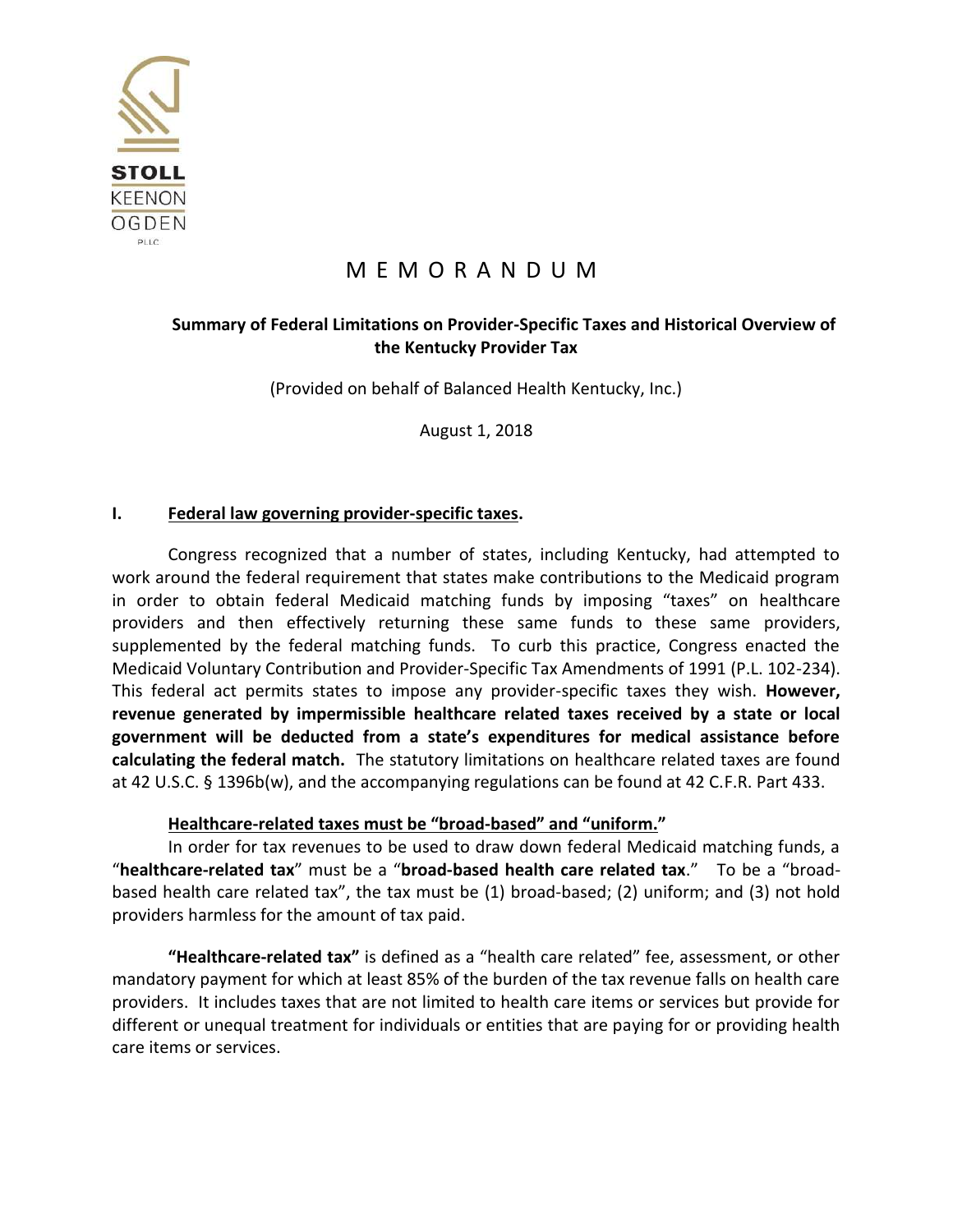August 1, 2018 Page 2

A tax is "**broad-based**" if it is imposed on all non-Federal, nonpublic providers of a specified class of "**health care items or services**." (A tax cannot be limited to just Medicaid providers.) The term "**health care items or services**" is not defined by federal law (either the statute or its implementing regulations).

A tax is "**uniform**" if the same tax is imposed on all providers of a specified class of "health care items or services."

States cannot hold providers harmless for the cost of the provider taxes (i.e., they cannot guarantee that providers receive their money back). Federal regulations describe three tests (a positive correlation test, a Medicaid payment test and a guarantee test) that are applied to provider taxes to determine whether providers paying the tax are held harmless. Taxes that fail any of these tests are determined to have a hold harmless provision in violation of the law. Federal regulations create a safe harbor from the guarantee test for taxes where collections are six percent (6%) or less of net patient revenues.

### **Waivers of broad-based and uniform requirements**

The Secretary of Health and Human Services is authorized to waive the broad-based and uniform requirements. In order to waive either requirement, a state must prove that the net impact of the tax is "generally redistributive" and the amount of the tax is not directly correlated to Medicaid payments. (Rural and sole community providers are expressly cited as allowable exemptions to both the broad-based and uniform requirements with Secretary approval.) The prohibition on hold harmless provisions cannot be waived.

### **Specified classes of health care items and services**

For purposes of the "broad-based" and "uniform" requirements, federal law specifies **eighteen (18) classes** of health care items and services that each are considered to be a **separate class** for purposes of the broad-based and uniform requirements for taxes:

|                 | <b>Class</b>                 | <b>Authority/Basis</b>          |  |
|-----------------|------------------------------|---------------------------------|--|
| $\mathbf{1}$    | Inpatient hospital services  | Federal statutory class         |  |
|                 |                              | 42 U.S.C. § 1396b(w)(7)(A)(i)   |  |
| 2 <sup>1</sup>  | Outpatient hospital services | Federal statutory class         |  |
|                 |                              | 42 U.S.C. § 1396b(w)(7)(A)(ii)  |  |
| 3               | Nursing-facility services    | Federal statutory class         |  |
|                 |                              | 42 U.S.C. § 1396b(w)(7)(A)(iii) |  |
| $\overline{4}$  | <b>ICF-MR</b>                | Federal statutory class         |  |
|                 |                              | 42 U.S.C. § 1396b(w)(7)(A)(iv)  |  |
| 5 <sup>1</sup>  | Physicians' services         | Federal statutory class         |  |
|                 |                              | 42 U.S.C. § 1396b(w)(7)(A)(v)   |  |
| $6\overline{6}$ | Licensed home-health-care-   | Federal statutory class         |  |
|                 | agency services              | 42 U.S.C. § 1396b(w)(7)(A)(vi)  |  |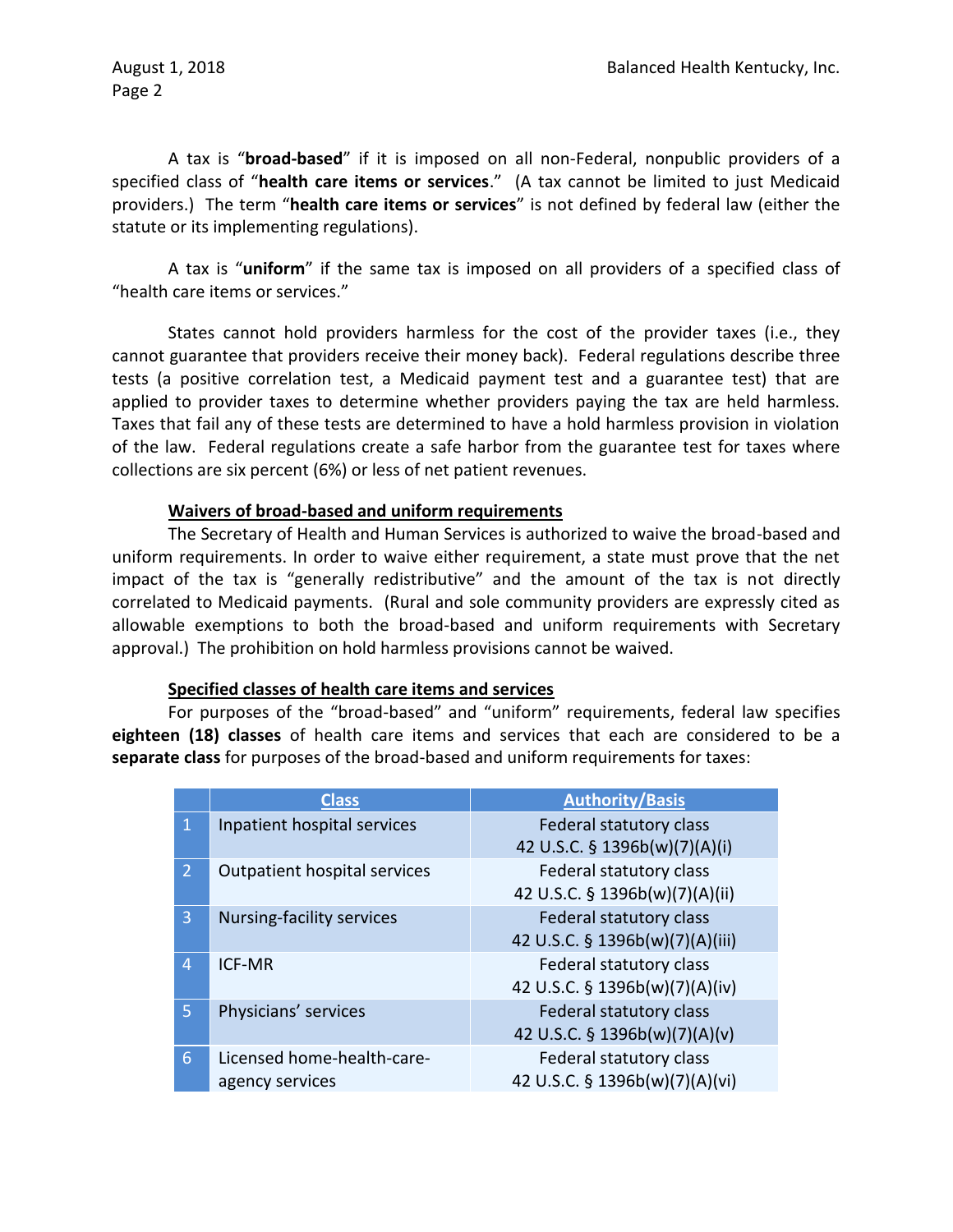|    | <b>Class</b>                              | <b>Authority/Basis</b>                                                                                    |  |
|----|-------------------------------------------|-----------------------------------------------------------------------------------------------------------|--|
| 7  | Outpatient prescription drugs             | <b>Federal statutory class</b><br>42 U.S.C. § 1396b(w)(7)(A)(vii)                                         |  |
| 8  | Services of managed care<br>organizations | Federal statutory class<br>42 U.S.C. § 1396b(w)(7)(A)(viii)                                               |  |
| 9  | Ambulatory surgical centers<br>services   | Federal regulatory class as to facility<br>services (not surgical procedures)<br>42 C.F.R. § 433.56(a)(9) |  |
| 10 | <b>Dental services</b>                    | Federal regulatory class<br>42 C.F.R. § 433.56(a)(10)                                                     |  |
| 11 | <b>Podiatric services</b>                 | Federal regulatory class<br>42 C.F.R. § 433.56(a)(11)                                                     |  |
| 12 | Chiropractic services                     | Federal regulatory class<br>42 C.F.R. § 433.56(a)(12)                                                     |  |
| 13 | <b>Optometric services</b>                | Federal regulatory class<br>42 C.F.R. § 433.56(a)(13)                                                     |  |
| 14 | Psychological services                    | Federal regulatory class<br>42 C.F.R. § 433.56(a)(14)                                                     |  |
| 15 | Therapeutic/therapist services            | Federal regulatory class<br>42 C.F.R. § 433.56(a)(15)                                                     |  |
| 16 | <b>Nursing services</b>                   | Federal regulatory class<br>42 C.F.R. § 433.56(a)(16)                                                     |  |
| 17 | Other laboratory and x-ray<br>services    | Federal regulatory class<br>42 C.F.R. § 433.56(a)(17)                                                     |  |
| 18 | <b>Emergency ambulance services</b>       | Federal regulatory class<br>42 C.F.R. § 433.56(a)(18)                                                     |  |

### **Other classes of health care items and services**

Federal law does not provide any guidance as to how to classify other "health care items or services" or providers of other "health care items or services" for purposes of these federal restrictions. Health care insurance premiums and HMO premiums are not considered to be payment for "health care items and services." See 42 C.F.R. § 433.55(e). Accordingly, taxes on health care insurance premiums and HMO premiums are not subject to these federal restrictions.

### **II. Historical overview of Kentucky Provider Taxes**

### **A. 1990 – HICAP Hospital Assessments**

The Kentucky Health Care Reform Act of 1990 established the Hospital Indigent Care Assurance Program ("HICAP"). The HICAP was a hospital indigent care program funded by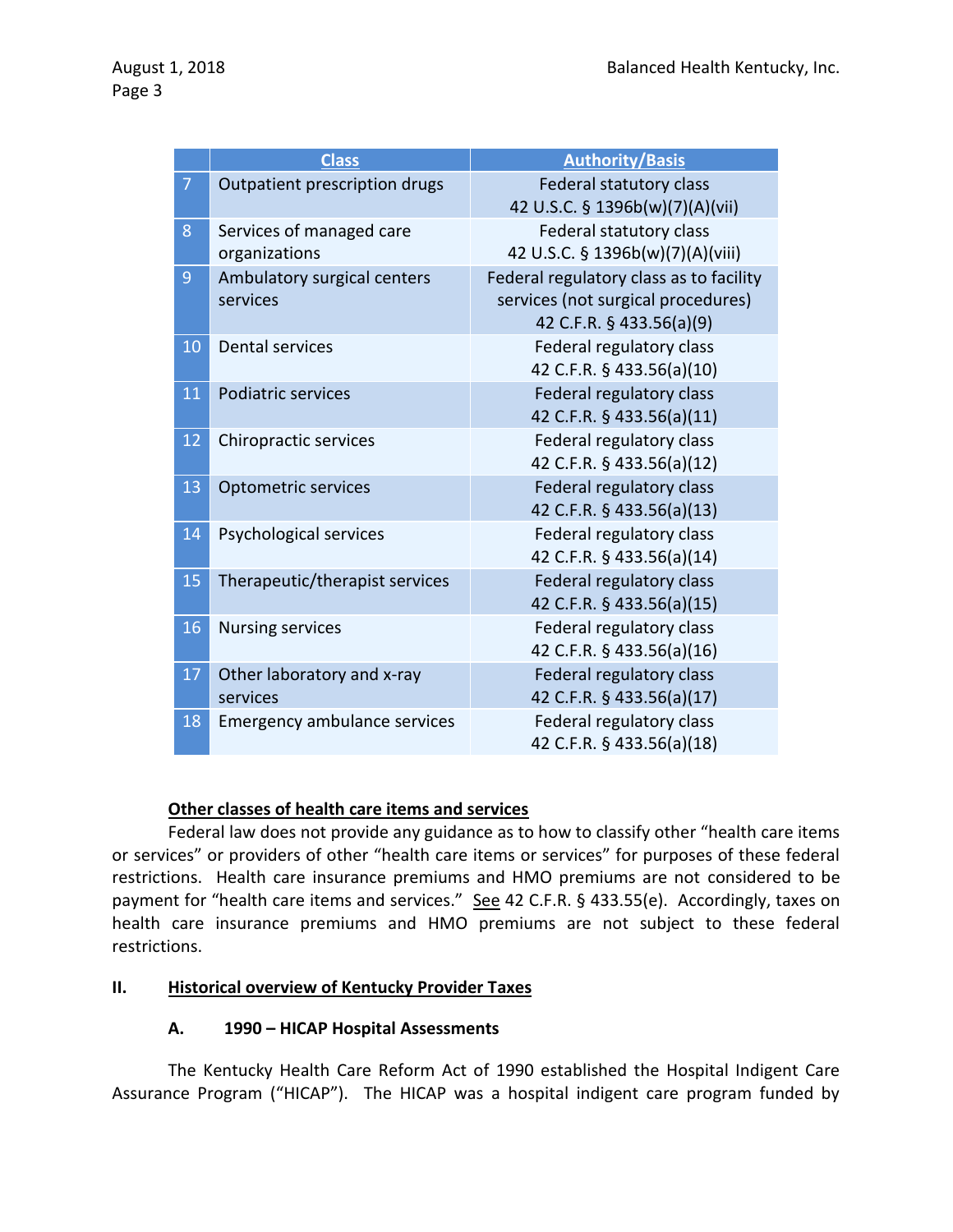provider assessments on acute care hospitals (excluding inpatient psychiatric and rehabilitation facilities) and federal Medicaid matching funds. The HICAP was intended to serve as a disproportionate share (DSH) program under the SSA.

HICAP was funded by an annual assessment on all acute care hospitals (excluding inpatient psychiatric and rehabilitation facilities) and federal Medicaid matching funds. The Department for Medicaid Services calculated an assessment rate of 0.5% to 1.0% on all hospitals' costs for services to patients (based on Medicaid cost reports) that would generate the maximum amount that could be used to draw federal Medicaid matching funds. Hospitals remitted the assessments in quarterly installments which were deposited in the hospital indigent care trust fund (later renamed the Medicaid assessment revolving trust fund or "MART"), a special state fund. Of those assessments, \$1 million was held in the fund as a contingency reserve.

The Department also determined an "indigent care factor" for each hospital. The factor was a percentage calculated as the hospital's total inpatient days covered by Medicaid in relation to the total number of such days of all hospitals' covered by Kentucky's Medicaid program. Each hospital was entitled to receive from the fund an amount equal to its indigent care factor multiplied by the total amount in the fund, including assessments plus federal Medicaid matching funds. These payments were in addition to the regular payments to hospitals under Kentucky's Medicaid program. The Department distributed the payments to each hospital quarterly within thirty days of the hospital's assessment payment.

The \$1 million contingency reserve was used for "hold harmless" payments. If any hospital's assessment exceeded the amount it received from the fund, the Department was required to pay from the contingency reserve "an amount sufficient to bring the hospital's total payment under the program up to the assessment amount." Former KRS 205.575(7)(c). The hold harmless amount was later increased to include an additional \$100,000.

The 1991 General Assembly later raised the cap on assessments to 5% and imposed assessments on nursing facilities, community health clinics, home health agencies, primary care centers, federally qualified health centers, mental hospitals, physicians, dentists, optometrists, pharmacies and any other providers qualified to participate in Kentucky's Medicaid program and receiving reimbursement based on cost. As with hospitals, these assessments were to be returned to providers and had a hold harmless regime.

Kentucky's HICAP assessments constituted a prohibited "hold harmless" provision under the Medicaid Voluntary Contribution and Provider-Specific Tax Amendments of 1991 (P.L. 102- 234).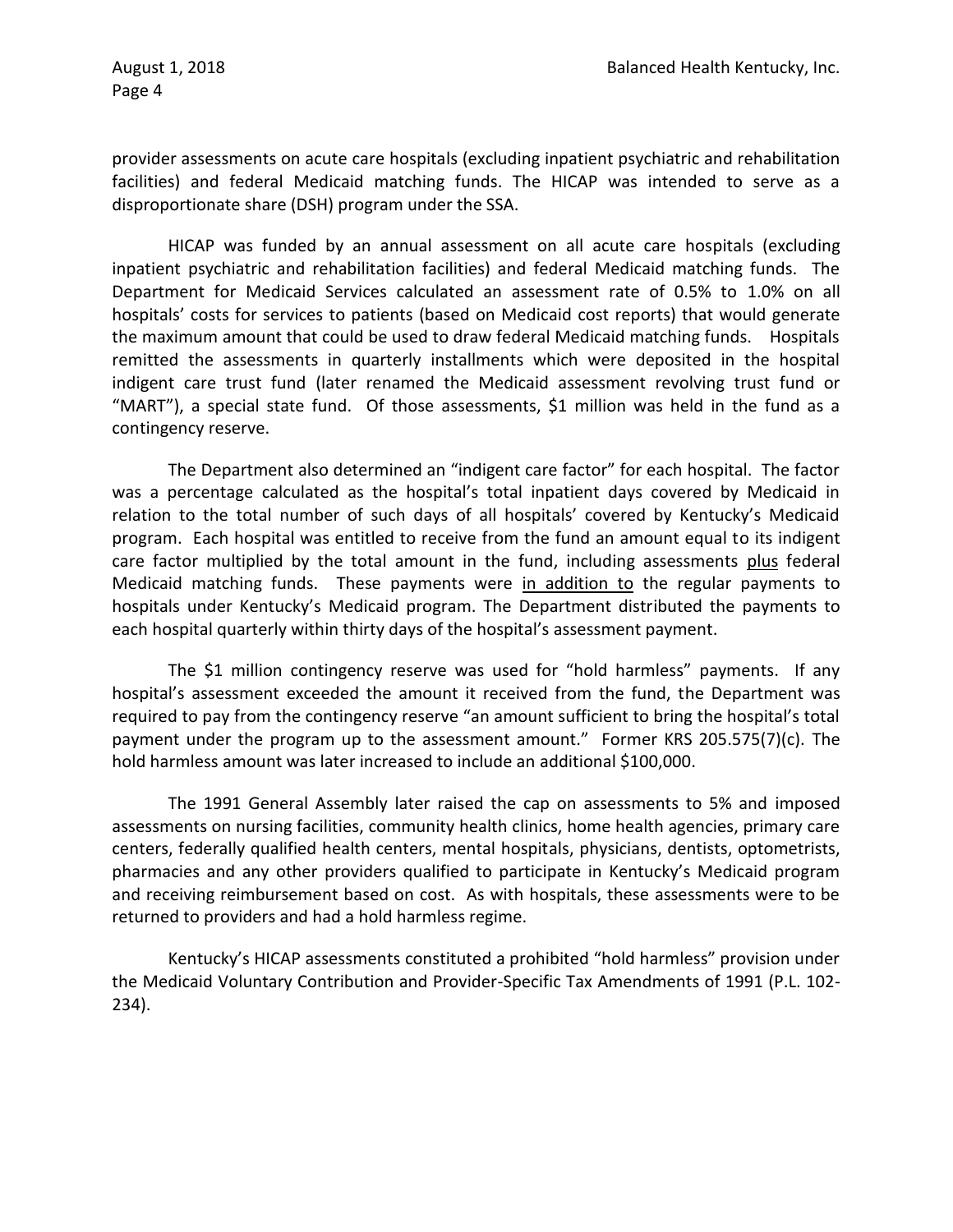## **B. H.B. 1 (1993) – Temporary Provider Tax: Broad Tax**

Responding to the new federal restrictions, the Kentucky General Assembly enacted H.B. 1 (1993) which repealed HICAP and enacted the provider taxes. The stated intent of the bill was to tax "all health care items and services permitted to be taxed under federal law, except those classes that include any provider groups that are prohibited by state law from participating in the state medicaid program." H.B. 1 imposed the following new provider taxes:

**1. Hospital Services and other Health Care Items or Services (2.5% of gross receipts tax)**: Impose a tax of 2.5% of gross revenues received by all "hospitals" for the provision of "health care items or services" or "hospital services." "Hospital" was defined to mean to mean an acute care, rehabilitation or psychiatric hospital licensee under KRS Chapter 216B. **"Health care items or services"** were defined as items or services against which the state is permitted to impose a provider tax pursuant to federal legislation or regulation. **"Hospital services"** was defined to mean all inpatient and outpatient services provided by a hospital, excluding the dispensing of prescription drugs on an outpatient basis by hospital pharmacies licensed separately. Hospital services did not include services provided by a noncontracted, university-operated hospital, or hospitals operated by the federal government, if necessary waivers were obtained by the Cabinet for Human Resources form the Health Care Financing Administration. **"Inpatient hospital services"** and **"outpatient hospital services"** were as defined by federal regulation pursuant to 42 U.S.C. § 1302.

**2**. **Nursing facility services; intermediate care facility services for the mentally retarded; physician services; home health care services; HMO services; and any other specific health care items or services that federal legislation or regulation permits the state to tax (as specified by state administrative regulation)(2.0% of gross receipts tax)**: Imposed a provider tax of 2.0% of the gross revenues received by each "provider" for the provision of health care items or services, excluding gross revenues received for dispensing outpatient prescription drugs (subject to the prescription tax below). Taxable providers included individuals or entities but excluded facilities operated by the federal government.

**3. Pharmacies/Prescriptions (\$0.25 per prescription tax):** Imposed a provider tax on in-state pharmacies and out-of-state pharmacies doing business in Kentucky of \$0.25 per prescription upon outpatient prescription drugs for which delivery is taken in this state.

**4. Other taxes to be included by regulation:** Authorized the Secretary for the Cabinet for Human Resources to add additional classes of health care providers to the list of those already subject to the tax if additional classes are later added to those specified by federal law.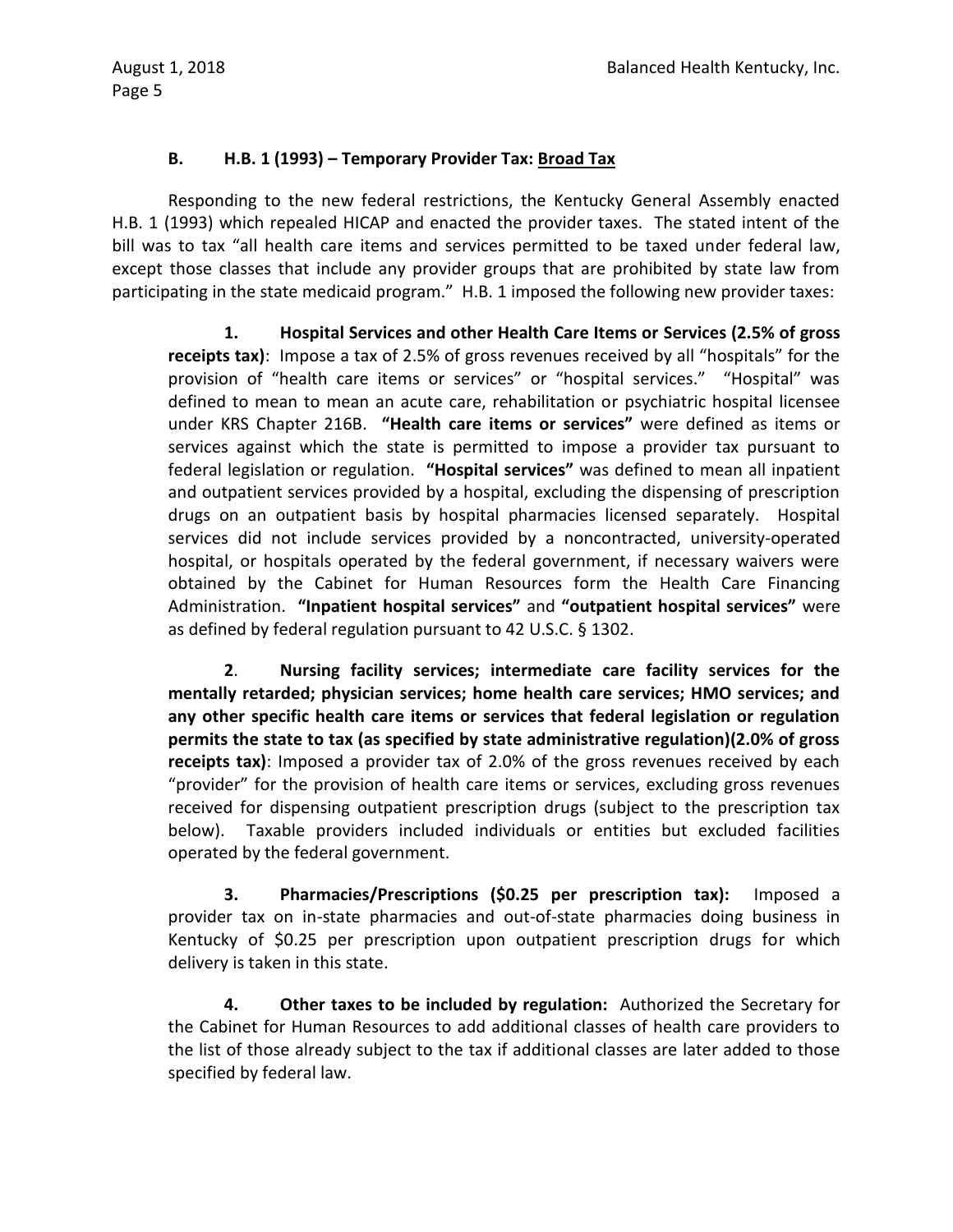No passthrough of the tax: Providers, including pharmacies, were prohibited from passing these taxes on to the recipient of the taxable items or services. Pharmacies were authorized to pass the prescription tax on to insurers, HMOs and non-profit hospital, medicalsurgical, dental and health service corporations.

Charitable providers exempted: "Charitable hospitals" and "charitable providers" were from these taxes. Charitable hospitals and providers were defined to mean any hospital or provider which did not charge its patients for health care items or services, and which did not seek or accept Medicare, Medicaid, or other financial support from the federal government or any state government.

The Secretary of the Cabinet for Human Resources was required to annually review the provider tax rates and revenues generated thereby and adjust tax rates upward or downward as necessary to ensure full federal financial participation in Kentucky's Medicaid program, subject to a maximum rate of 6% of gross revenues and \$0.35 per prescription.

H.B. 1 provided that the new taxes it levied would expire the earlier of 90 days after the last day of any special session of the General Assembly addressing the issue of health care reform, or 90 days after the last day of the 1994 regular session.

# **C. H.B. 250 (1994) – Current Provider Tax: Narrow Tax**

H.B. 250 (1994) repealed and replaced H.B. 1 (1993) with a new provider tax regime that still exists today. The class of taxable providers under H.B. 250 was not coextensive with federal law, instead taxing on a special subclass of the healthcare industry. H.B. 250 imposed the following provider taxes:

**1. Hospitals (2.5% of gross receipts tax):** Imposed a tax on "providers" of 2.5% of the gross revenues received for the provision of hospital services, excluding revenues from dispensing outpatient prescription drugs separately subject to tax (discussed below). **"Provider"** was defined to mean any person receiving gross revenues for the provision of "health care items or services" in Kentucky, excluding any facility operated by the federal government. **"Hospital services"** were defined to mean all "inpatient and outpatient services" provided by a "hospital", excluding services provided by a noncontracted university-operated hospital or any freestanding psychiatric hospital, if necessary waivers were obtained from HCFA, or hospitals operated by the federal government. **"Hospital"** was defined to mean an acute care, rehabilitation, or psychiatric hospital licensed under KRS Chapter 216B. **"Inpatient hospital services"** and **"outpatient hospital services"** was as defined in federal regulations.

**2. Other providers (2% of gross receipts tax):** Imposed a tax on "providers" of 2% of the "gross revenues" received for the provision of the following services: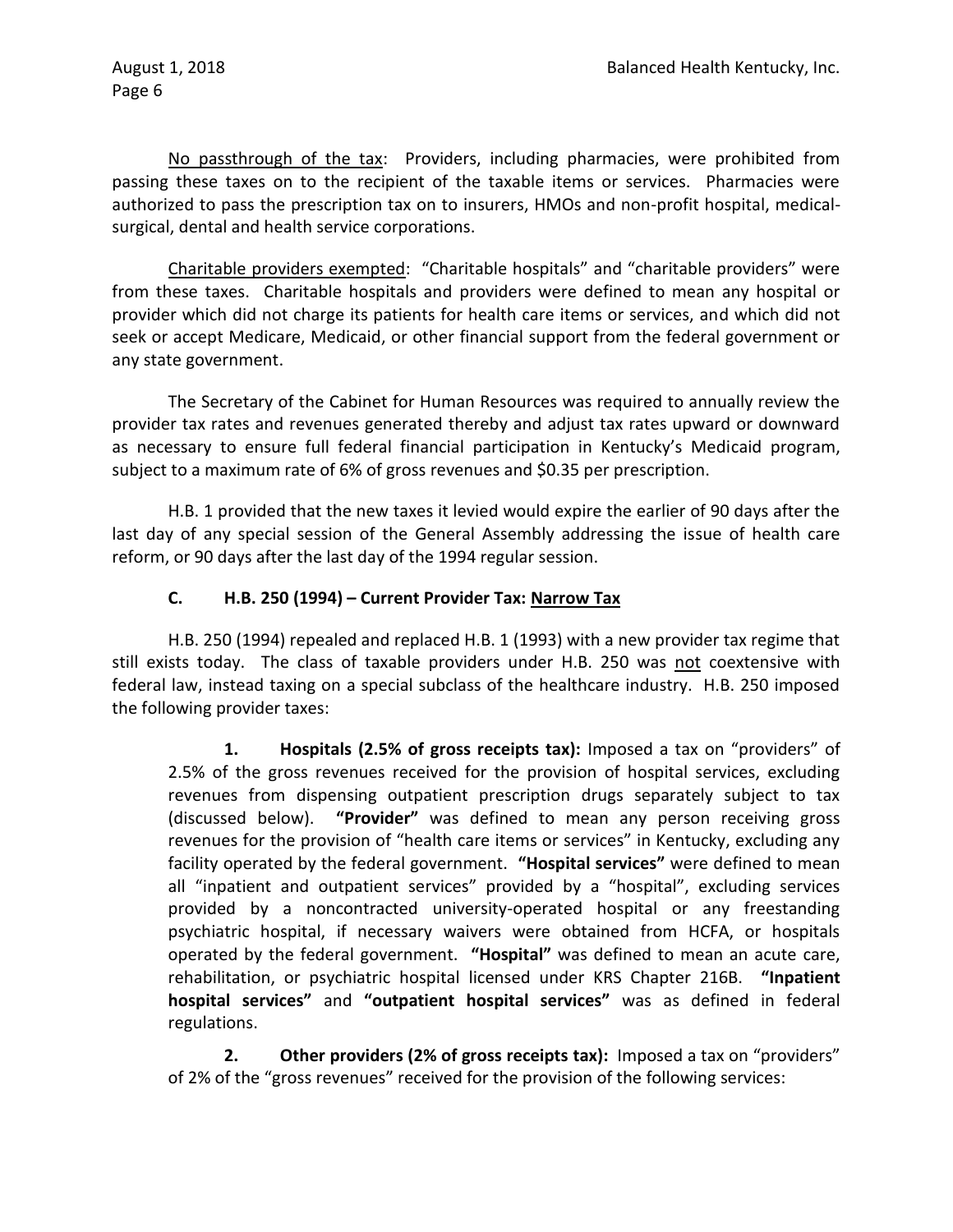- Nursing facility services;
- Intermediate care facility services for the mentally retarded;
- Physician services;
- Licensed home health care services; and
- HMO services.

Revenues from dispensing outpatient prescription drugs were exempt if separately subject to the provider tax on outpatient prescription drugs (discussed below). This 2% tax, as opposed to the 2.5% tax levied by KRS 142.303, was to apply to freestanding psychiatric hospitals if necessary waivers were obtained from HCFA. A waiver was also need for the HMO tax. According to the Kentucky Department of Revenue ("KDOR"), neither waiver was obtained.

**3. Prescription drugs (\$0.25 per prescription tax):** Imposed a tax on pharmacies and other "providers" (as defined above) "dispensing" or delivering in a suitable container outpatient prescription drugs within the state are subject to a provider tax of \$0.25 per prescription. **"Dispensing"** is defined to mean to deliver one or more doses of a prescription drug for use by a patient or other individual entitled to receive the prescription drug.

H.B. 250 (1994) continued to exempt "charitable providers" from these taxes.

### **D. 1996 Repeal of the Provider Tax on Physician Services (eff. July 1, 1999).**

In response to intense lobbying efforts by physicians, the 1996 General Assembly repealed the provider tax on physician services effective June 30, 1999. The tax rate was phased down over a three year period – 1.5% beginning August 1, 1996; 1% beginning July 1, 1997; 0.5% beginning July 1, 1998; and no tax beginning July 1, 1999.

### **E. 1998 Repeal of the Provider Tax on Prescription Drugs (eff. July 1, 1999).**

The 1998 General Assembly repealed the provider tax on prescription drugs beginning July 1, 1999.

### **F. 2004 and 2005**

### **1. Levy of Bed Taxes on Nursing Facility Services (eff. July 1, 2004).**

The 2004 and 2005 General Assemblies repealed the 2% gross receipts tax on nursing facilities and replaced it with a number of bed taxes on "nursing facility services." **"Nursing facility services"** was defined to mean services provided by a licensed skilled-care facility, nursing facility, nursing home, or intermediate-care facility, excluding services provided by intermediate-care facilities for the mentally retarded and services provided through licensed personal care beds. The taxes were imposed as follows: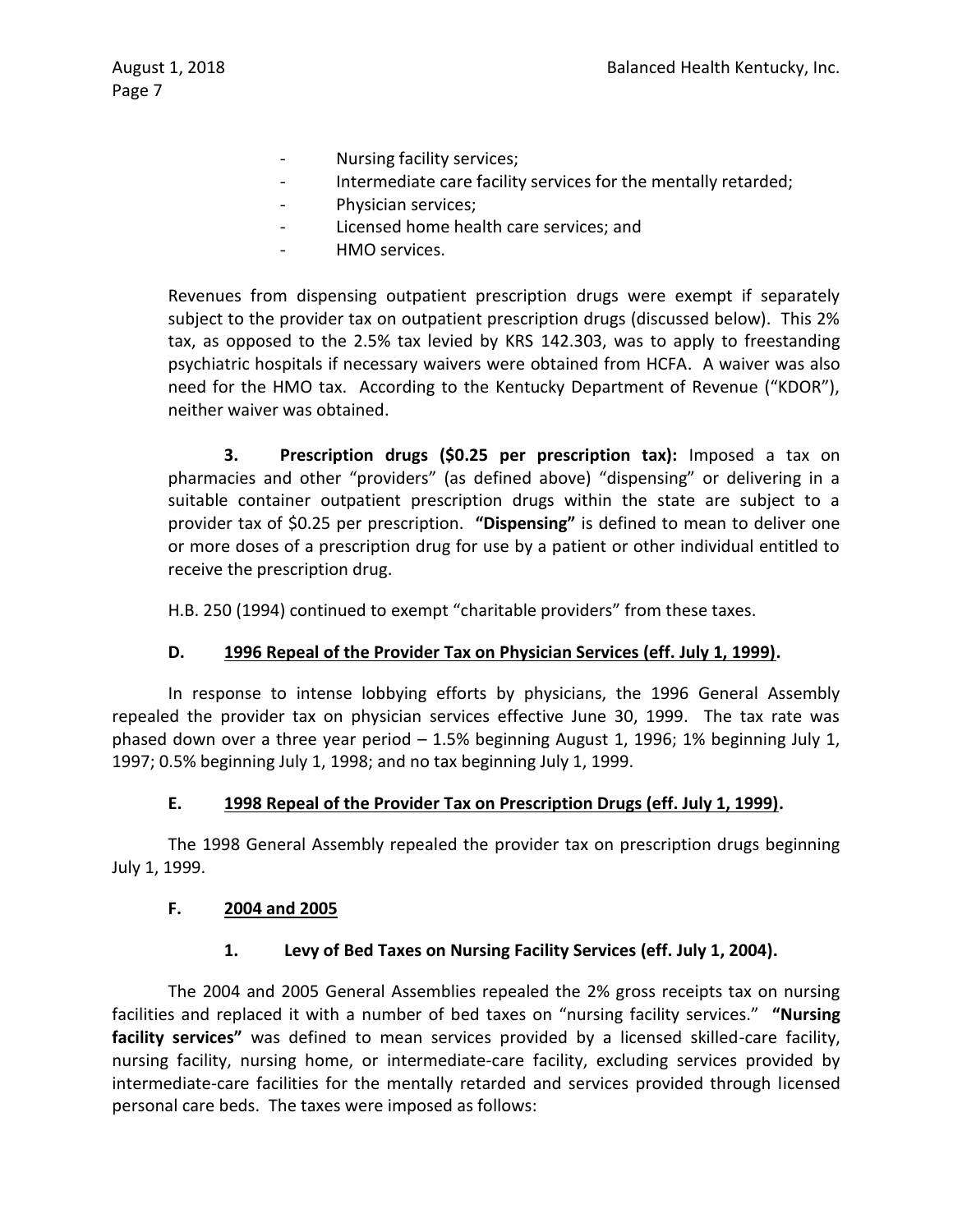**Non-hospital based nursing facilities:** Imposed a single assessment on nursing facilities that are provided at a non-hospital based facility with total bed capacity of 60 or fewer beds of a maximum of 1% of the average daily revenue per patient bed applied to actual non-Medicare patient bed days.

**Hospital based nursing facilities:** Imposed a tax on nursing facilities provided at a hospital-based nursing facility of a maximum of 2% of the average daily revenue per patient bed applied to actual non-Medicare patient bed days.

**Other nursing facilities:** Imposed a tax of a maximum of 6% of the average daily revenue per patient bed applied to actual non-Medicare patient bed days by each nursing facility.

These tax rates are to be adjusted by the Department for Medicaid Services annually subject to the statutory maximums. State veterans' nursing homes were excepted from these additional taxes. These taxes were levied to fund additional reimbursements for nursing facility services. These taxes were contingent upon obtaining the necessary waiver from HCFA. According to the KDOR, the necessary waivers were obtained.

# **2. Levy of Taxes on Intermediate Care Facility Services for the Mentally Retarded and Services Provided Through the Supports for Community Living Waiver Program (eff. July 1, 2004)**

The 2005 General Assembly imposed a tax of 5.5% on gross receipts received by each provider of for the provision of intermediate care facility services for the mentally retarded and the provision of services through, or identical to those provided under, the Supports for Community Living Waiver Program. These taxes were contingent upon obtaining the necessary waiver from HCFA. According to the KDOR, the necessary waivers were obtained.

### **G. 2005 Additional Tax Levied on MCOs.**

The 2005 General Assembly imposed a tax of 5.5% of gross revenues from services provided by Medicaid managed care organizations. This tax was contingent upon obtaining the necessary waiver from HCFA which was granted.

As amended in 1997, 42 U.S.C. § 1396b(w)(7)(A)(viii) identified as a class of health care items and services for purposes of state healthcare taxation services of Medicaid managed care organizations. Congress further amended this class in 2005 amended 42 U.S.C. § 1396b(w)(7)(A)(viii) to change the permissible taxable class to all managed care organizations. To comply with this change, Kentucky ceased collecting the tax on Medicaid managed care organizations as of September 30, 2009.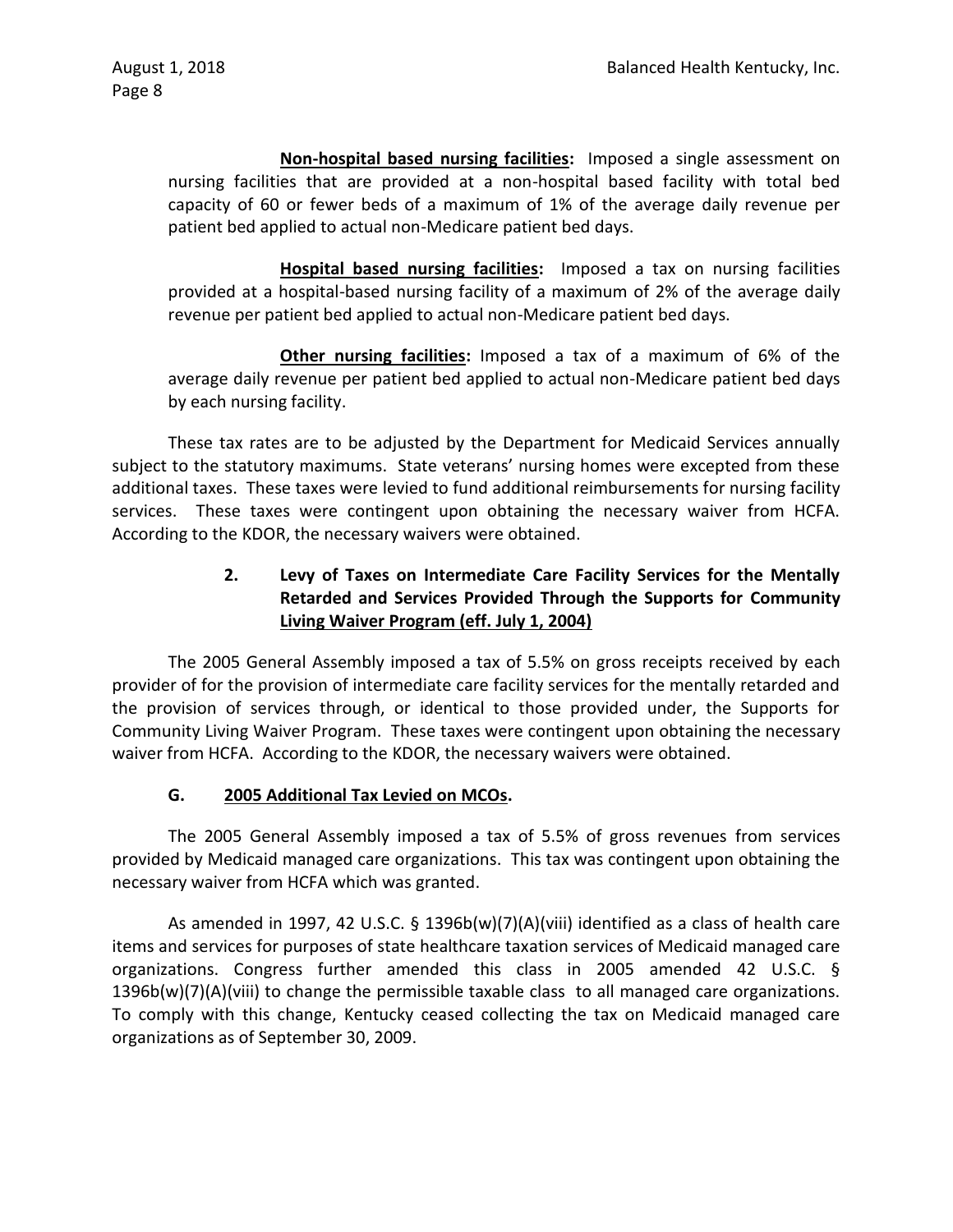### **H. 2006 Hospital Provider Tax Capped.**

The 2006 General Assembly included a provision in the 2006-2008 Executive Branch Budget that provided for the 2006-2008 biennium that that hospital provider tax collections in for the 2005-06 state fiscal year shall not be less than \$180 million. The provision also provided that hospitals shall pay as provider tax for each of the 2006-07 and 2007-08 state fiscal years the amount of provider tax they paid in the 2005-06 fiscal year.

The 2007 General Assembly later codified this regime, amending KRS 142.303 to provide that hospitals in operation in the 2005-06 state fiscal year would continue to pay tax in future years only on their 2005-06 gross revenues. Hospitals not in operation in the 2005-06 state fiscal year remained subject to tax of 2.5% of their gross revenues received.

### **I. Kentucky Provider Tax Revenue By Class (FY 2017)**

For its fiscal year ended June 30, 2017, Kentucky collected approximately \$296 million in provider taxes from the following classes of providers of healthcare items and services:

|                | <b>Class</b>                                           | <b>Taxes Paid</b> | % of Total  |
|----------------|--------------------------------------------------------|-------------------|-------------|
| $\mathbf{1}$   | Hospitals (inpatient and outpatient hospital services) | \$182,021,080     | 61%         |
| $\overline{2}$ | Nursing-facility services                              | \$80,786,694      | 27%         |
| 3              | <b>Supports for Community Living</b>                   | \$16,753,443      | 6%          |
| $\overline{4}$ | <b>ICF-MR</b>                                          | \$8,463,045       | 3%          |
| 5              | Licensed home-health-care-agency services              | \$8,198,558       | 3%          |
| 6              | Physicians' services                                   | \$0               | 0%          |
| 7              | Outpatient prescription drugs                          | \$0               | 0%          |
| 8              | Services of managed care organizations                 | \$0               | 0%          |
| 9              | Ambulatory surgical centers services                   | \$0               | 0%          |
| 10             | <b>Dental services</b>                                 | \$0               | 0%          |
| 11             | Podiatric services                                     | \$0               | 0%          |
| 12             | Chiropractic services                                  | \$0               | 0%          |
| 13             | Optometric services                                    | \$0               | 0%          |
| 14             | Psychological services                                 | \$0               | 0%          |
| 15             | Therapeutic/therapist services                         | \$0               | 0%          |
| 16             | <b>Nursing services</b>                                | \$0               | 0%          |
| 17             | Other laboratory and x-ray services                    | \$0               | 0%          |
| 18             | Emergency ambulance services                           | \$0               | 0%          |
|                | Total:                                                 | \$296,222,820     | <u>100%</u> |